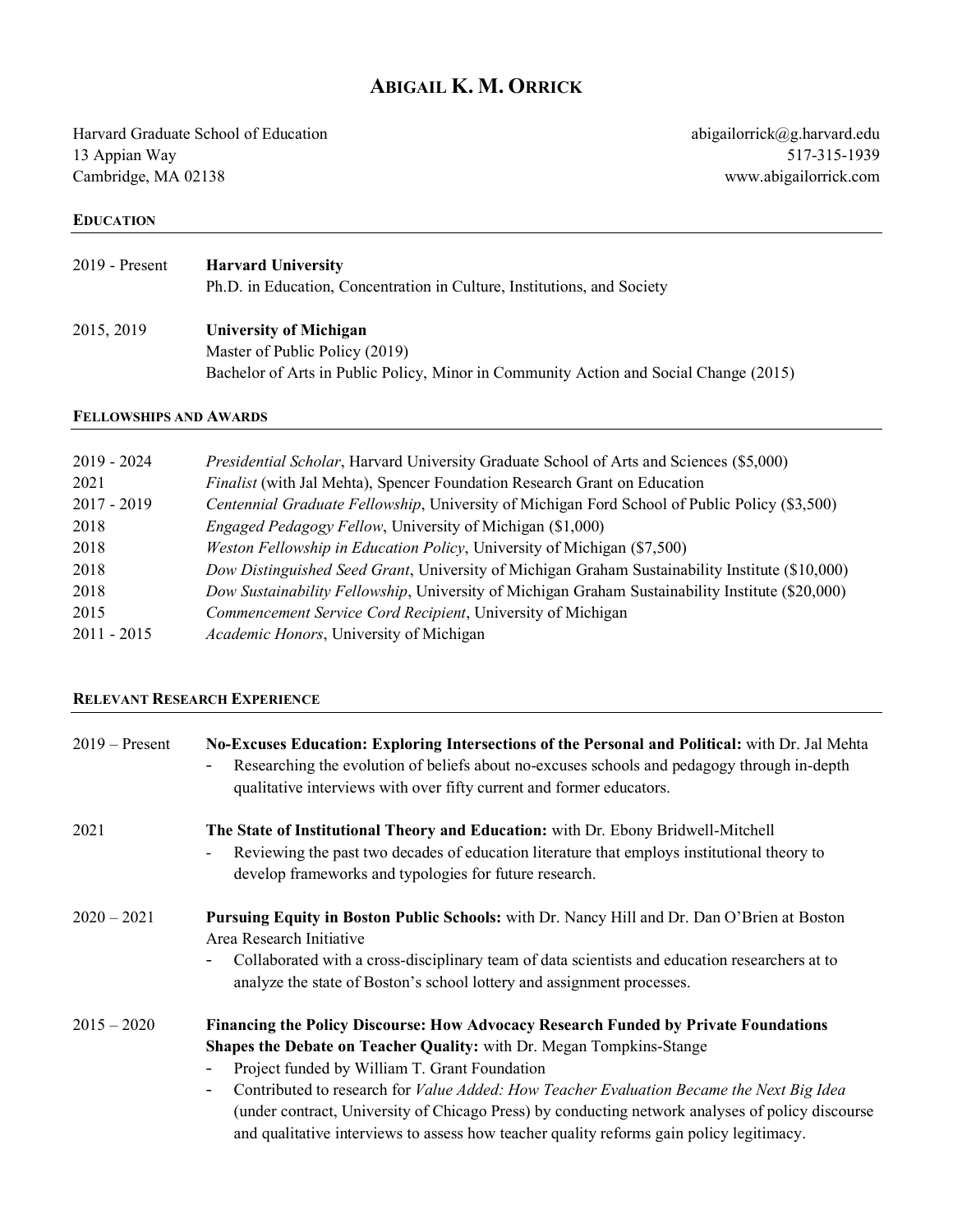# 2017 – 2019 **Detroit Students' College Pathways and Outcomes:** with Dr. Jasmina Camo-Biogradlija at University of Michigan Education Policy Initiative

- Evaluated postsecondary access and persistence measures for Detroit high school and college students by designing, executing, and analyzing surveys and focus groups.

## **PUBLICATIONS**

Napier, A. & Orrick, A. (2022). "Editors introduction: The economic, social, and political dimensions of platform studies in education." *Harvard Educational Review 92*(2).

Orrick, A. (2022). Review of *How the word is passed: A reckoning with the history of slavery across America* by C. Smith. *Harvard Educational Review 92*(2).

Orrick, A. (2022). Review of *Scripting the moves: Culture and control in a "no-excuses" school* by J. Golann. *Harvard Educational Review 92*(1), 140-144.

#### **REPORTS AND EVALUATIONS**

| 2019                            | "A path from access to success: Interim findings from the Detroit Promise Path evaluation."<br>(contributed to survey and focus group fielding and analysis). Report completed for the City of Detroit<br>on preliminary impacts of the Detroit Promise scholarship and student services support program.                                                                                                 |  |
|---------------------------------|-----------------------------------------------------------------------------------------------------------------------------------------------------------------------------------------------------------------------------------------------------------------------------------------------------------------------------------------------------------------------------------------------------------|--|
| 2018                            | "Vegetative buffers and tree canopy: Promoting the use of trees to improve local air quality with local<br>policy." (co-authored with Susannah Feinstein, Chris Owen, Ben Stacey, and Rebeca Villegas). Report<br>completed for the Great Lakes Environmental Law Center on analysis and community engagement<br>efforts around the potential of greenery to improve human health in the city of Detroit. |  |
| 2017                            | "Transparency and communication in the Brightmoor Quality Initiative co-design process." (co-<br>authored with Megan Tompkins-Stange and Laura Garbes) Report completed for the Max M. and<br>Marjorie Fisher Foundation on a 7-year community-based philanthropic collaboration with early<br>childhood educators in the Brightmoor neighborhood of Detroit.                                             |  |
| <b>CONFERENCE PRESENTATIONS</b> |                                                                                                                                                                                                                                                                                                                                                                                                           |  |
| 2022                            | Mehta, J. & Orrick, A. "No-Excuses Education: Exploring Intersections of the Personal and Political"<br>Paper for American Educational Research Association Annual Meeting. San Diego, CA.                                                                                                                                                                                                                |  |
| 2020                            | Orrick A. & Garness, K. "The Role of Trust in Disruptive Reform Work" Harvard<br>Graduate School of Education Student Research Symposium. Cambridge, MA.                                                                                                                                                                                                                                                  |  |

### **TEACHING AND CURRICULAR EXPERIENCE**

| $2020 -$ Present Harvard University                                                       |
|-------------------------------------------------------------------------------------------|
| - Teaching Fellow, Education and Resistance in Community-Based Youth Organizations (2022) |

- Teaching Fellow, Evidence (2022)
- Teaching Fellow, How People Learn (2020, 2022)
- Teaching Fellow, The Role of Philanthropy in Education (2021)